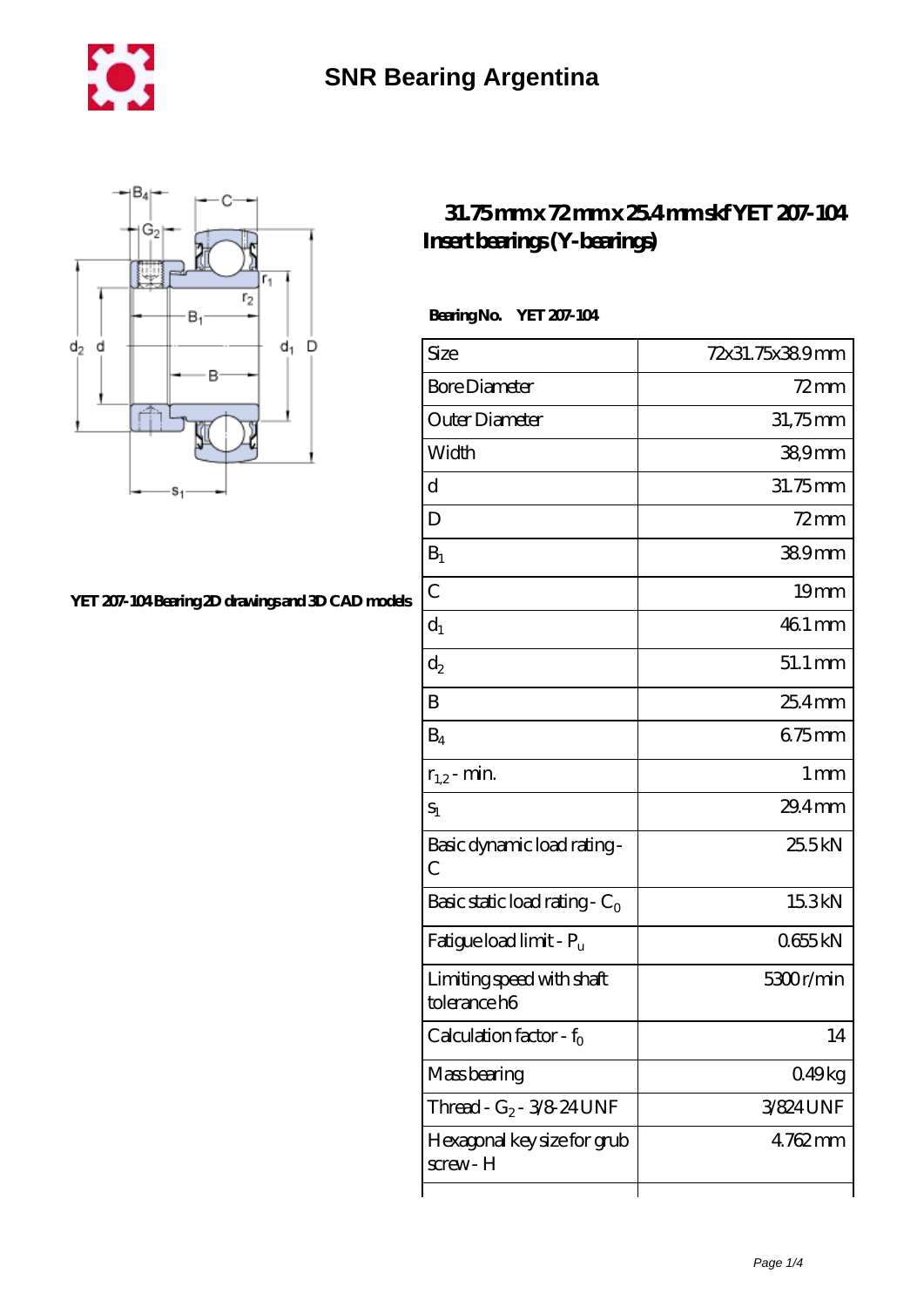

## **[SNR Bearing Argentina](https://m.chilcotinlodge.com)**

| Category                 | Insert Bearings Spherical<br><b>OD</b>                                                                                                                                                                  |
|--------------------------|---------------------------------------------------------------------------------------------------------------------------------------------------------------------------------------------------------|
| Inventory                | 40                                                                                                                                                                                                      |
| Manufacturer Name        | <b>SKF</b>                                                                                                                                                                                              |
| Minimum Buy Quantity     | N/A                                                                                                                                                                                                     |
| Weight / Kilogram        | 054                                                                                                                                                                                                     |
| Product Group            | M06110                                                                                                                                                                                                  |
| Inner Race Profile       | Narrow Inner Ring                                                                                                                                                                                       |
| Outer Race Profile       | Spherical                                                                                                                                                                                               |
| Relubricatable           | Yes                                                                                                                                                                                                     |
| Seal Type                | M Seal                                                                                                                                                                                                  |
| Mounting Method          | Eccentric Collar                                                                                                                                                                                        |
| Rolling Element          | <b>Ball Bearing</b>                                                                                                                                                                                     |
| Snap Ring                | No                                                                                                                                                                                                      |
| Long Description         | 1-1/4" Bore; Narrow Inner<br>Ring, Ball Bearing, 1.532"<br>Length Thru Bore; 0748"<br>Outer Race Width; 2835"<br>Outside Diameter;<br>Relubricatable; M Seal Seal;<br>Eccentric Collar Mounting<br>Meth |
| Inch - Metric            | Inch                                                                                                                                                                                                    |
| <b>Other Features</b>    | Single Row   Standard Duty<br>With Set Screw                                                                                                                                                            |
| Category                 | <b>Insert Bearings</b>                                                                                                                                                                                  |
| <b>UNSPSC</b>            | 31171536                                                                                                                                                                                                |
| Harmonized Tariff Code   | 8482.105000                                                                                                                                                                                             |
| Noun                     | Bearing                                                                                                                                                                                                 |
| Keyword String           | Insert                                                                                                                                                                                                  |
| Manufacturer URL         | http://www.skf.com                                                                                                                                                                                      |
| Manufacturer Item Number | YET 207-104                                                                                                                                                                                             |
| Weight/LBS               | 1.19                                                                                                                                                                                                    |
| <b>Bore</b>              | $1.25$ Inch   31.75 Millimeter                                                                                                                                                                          |
| Outside Diameter         | 2835Inch   72009                                                                                                                                                                                        |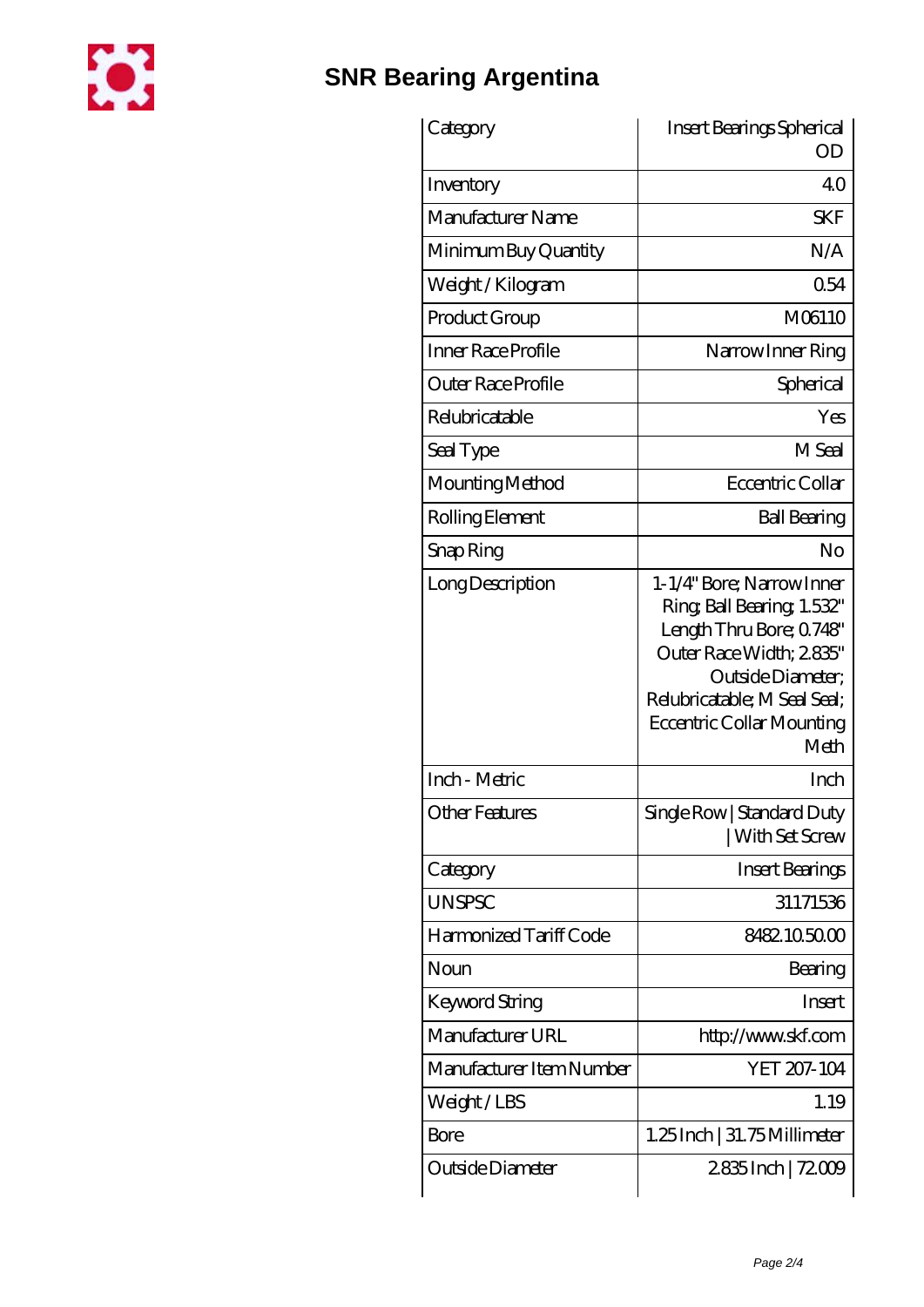

|                                             | Millimeter                       |
|---------------------------------------------|----------------------------------|
| Length Thru Bore                            | 1.532 Inch   38913<br>Millimeter |
| <b>Outer Race Width</b>                     | 0.748Inch   18999<br>Millimeter  |
| bore diameter:                              | $1.2500$ in                      |
| radial dynamic load<br>capacity:            | 25.5kN                           |
| outside diameter:                           | $72$ mm                          |
| radial static load capacity:                | 15.3kN                           |
| outer ring width:                           | 19 <sub>mm</sub>                 |
| bearing material:                           | Stainless Steel                  |
| inner ring width:                           | $389$ mm                         |
| finish/coating                              | <b>Zinc Plated</b>               |
| bore type:                                  | Round                            |
| maximum rpm:                                | 5300RPM                          |
| locking device:                             | Eccentric Collar                 |
| series                                      | YET2                             |
| $B_1$                                       | 389mm                            |
| $d_1$                                       | 46.1 mm                          |
| $d_2$                                       | 51.1 mm                          |
| $B_4$                                       | $675$ mm                         |
| $r_{1,2}$ min.                              | 1 <sub>mm</sub>                  |
| $S_1$                                       | 29.4mm                           |
| Basic dynamic load rating C                 | 25.5kN                           |
| Basic static load rating $C_0$              | 15.3kN                           |
| Fatigue load limit Pu                       | 0655kN                           |
| Limiting speed <sup>1)</sup>                | 5300r/min                        |
| Calculation factor $f_0$                    | 14                               |
| Mass complete bearing                       | $051 \text{ kg}$                 |
| Thread grub screw $G_2$                     | 3/8 24 UNF                       |
| Hexagonal key size for grub<br>$s$ crew $N$ | $4763$ mm                        |
|                                             |                                  |